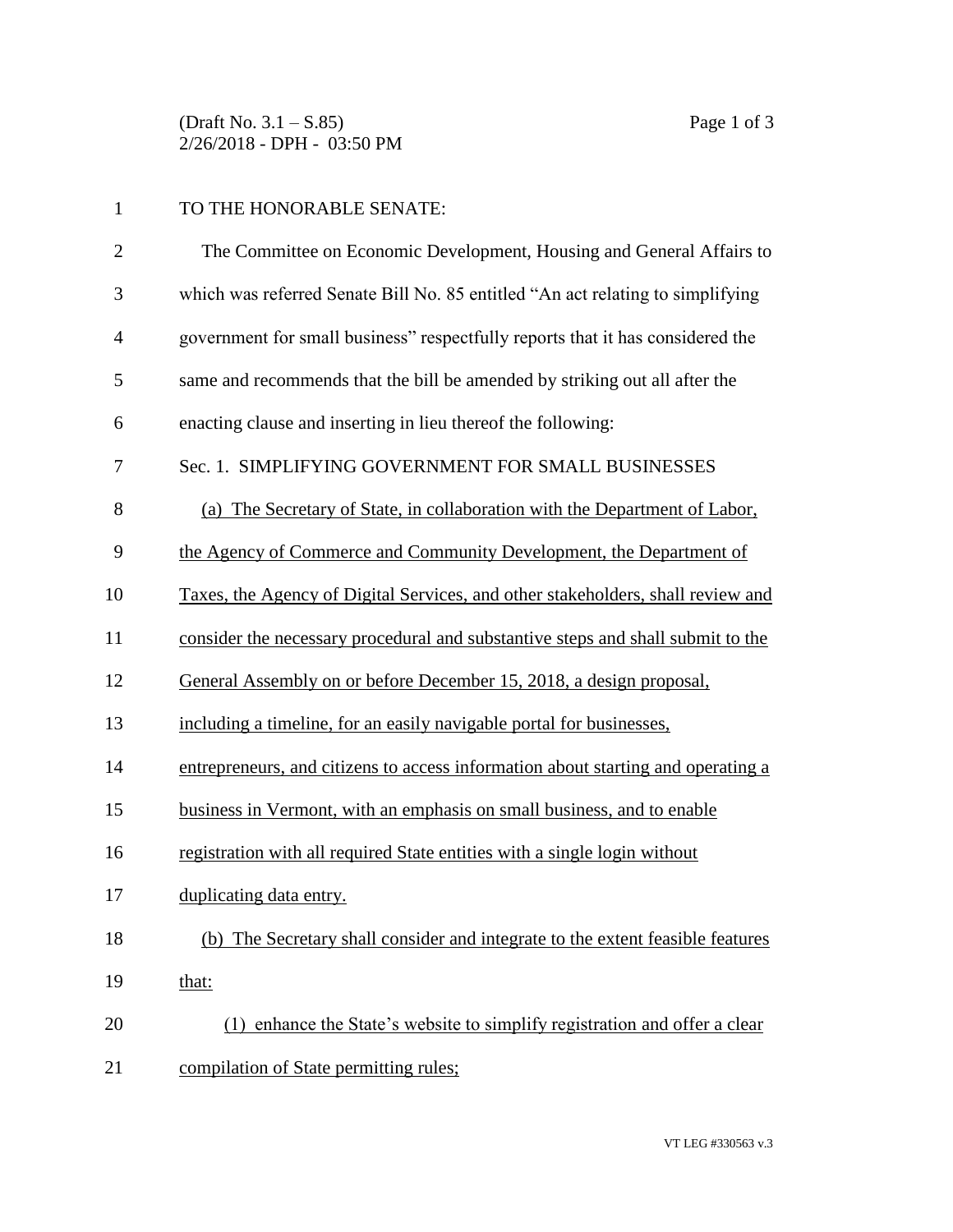(Draft No. 3.1 – S.85) Page 2 of 3 2/26/2018 - DPH - 03:50 PM

| $\mathbf{1}$   | (2) simplify the mechanism for making payments to the State, by                  |
|----------------|----------------------------------------------------------------------------------|
| $\overline{2}$ | allowing a person to pay amounts he or she owes to the State for taxes, fees, or |
| 3              | other charges, to a single recipient within government;                          |
| $\overline{4}$ | (3) simplify annual filing requirements by allowing a person to make a           |
| 5              | single filing to a single recipient within government and simply to check a box  |
| 6              | if nothing substantive has changed from the prior year; and                      |
| 7              | (4) provide mentoring, assistance with navigating the process, and more          |
| 8              | direct support to small businesses, whether by designating an existing position  |
| 9              | or creating a new position within either the Office of the Secretary of State or |
| 10             | another government entity, and to offer technical guidance, information, and     |
| 11             | other support to persons who are forming or operating a small business;          |
| 12             | (5) after registration, guide the user through secondary requirements and        |
| 13             | send follow-up e-mail with links to additional services, frequently asked        |
| 14             | questions, and a point of contact to discuss questions or explore any assistance |
| 15             | needed;                                                                          |
| 16             | (6) provide guidance and links to State, partner organization, and federal       |
| 17             | programs and initiatives;                                                        |
| 18             | (7) provide links to other Vermont-based businesses of interest; and             |
| 19             | (8) create a tool set for ongoing communication and updates, including           |
| 20             | digital channels such as e-mail, social media, and other communications.         |
| 21             | Sec. 2. 11 V.S.A. § 1625a is added to read:                                      |